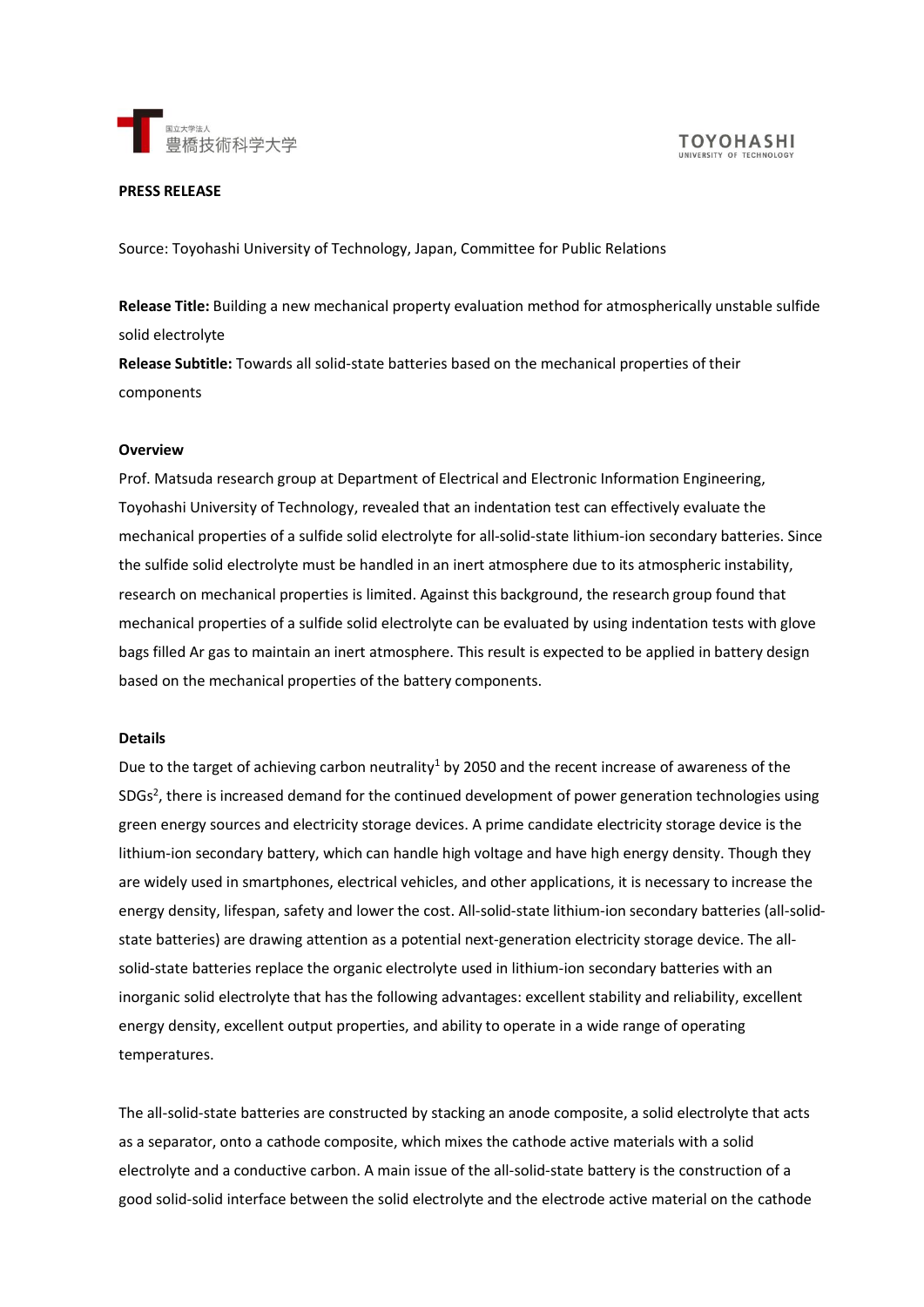

# **TOYOHASHI**

composite. During the charge/discharge reaction, the electrode active material expands/contracts. Contact between the solid electrolyte and the electrode active material must be maintained to transport lithium ions. To solve the issue of the interface between the electrode active material and the solid electrolyte, it is important to quantitatively understand the Meyer hardness<sup>3</sup>, elastic modulus<sup>4</sup>, and other mechanical properties of the electrode active material and the solid electrolyte before determining the combination of materials and their ratio of each material. However, it is difficult to evaluate mechanical properties, because a typical solid electrolyte, sulfide solid electrolyte, easily reacts with atmosphere. Though some research has used the ultrasonic pulse method<sup>5</sup> and the nanoindentation technique<sup>6</sup>, there were problems accurately evaluating the mechanical properties because of a strong dependency on a void within a pellet, and the surface roughness.

Therefore, this research focused on the indentation method for evaluating mechanical properties. This method does not require the complicated process for sample preparation and can obtain information about significant mechanical properties such as Meyer hardness and elastic modulus by loading and unloading the indenter into a sample and analyze the data based on theoretical formulas. In contrast to the nanoindentation test (1 mm or less), the indentation depth is several dozens of mm. Therefore, it is expected to enable an evaluation of intrinsic mechanical properties independent from the surface state. The research team evaluated the mechanical properties of the Li<sub>2</sub>S-P<sub>2</sub>S<sub>5</sub> sulfide solid electrolyte (75Li<sub>2</sub>S-25P2S5) and an oxide solid electrolyte (Li0.33La0.57TiO3, Li1+*x*+*y*Al*x*(Ti,Ge)2-*x*Si*y*P3-*y*O12) using the indentation test. In addition, glove bags filled with Ar gas were used to maintain an inert atmosphere. The Meyer hardness ( $H_M$ =0.66 GPa) and elastic modulus (*E* = 21 GPa) of the sulfide solid electrolyte were calculated, which were lower than those of the oxide solid electrolyte ( $H_M$  = ~7.5 GPa,  $E$  = ~200 GPa). This result confirmed that sulfide-type solid electrolytes have superior mechanical properties for fabricating all-solidstate batteries.

## **Future Outlook**

The research team revealed that an indentation test in an inert atmosphere can evaluate the mechanical properties of a sulfide solid electrolyte. This method does not require complicated process for sample preparation but can obtain significant mechanical properties such as Meyer hardness and elastic modulus by loading and unloading the indenter into a sample and analyze the data based on theoretical formulas. By evaluating the mechanical properties of various solid electrolytes materials using the indentation method, a database of mechanical properties will be created. It is expected that the database can be applied in the design of all-solid-state batteries based on their mechanical properties.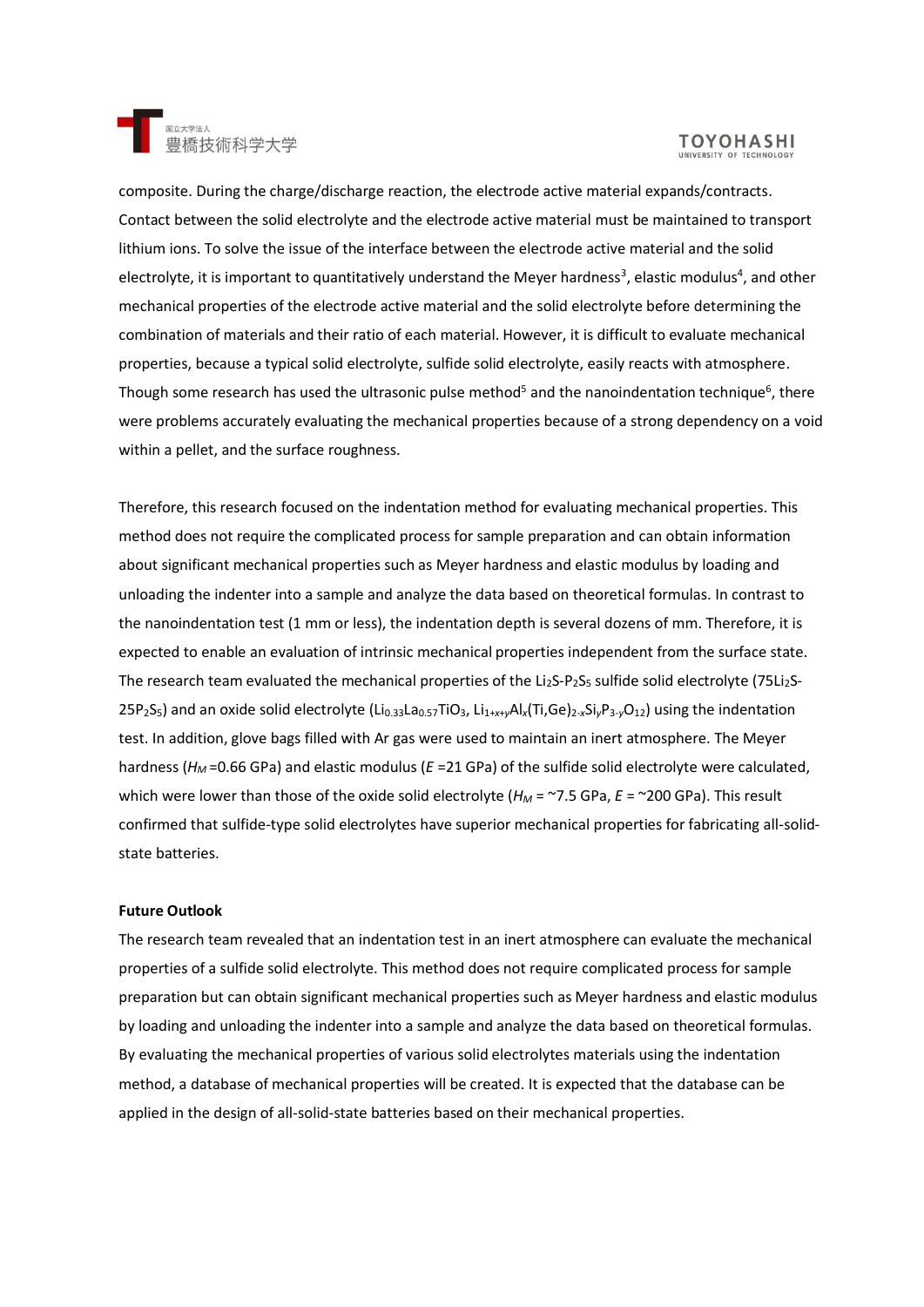

### **Glossary**

- $1$  Carbon neutrality is the balance of greenhouse gas emissions and absorption. In October 2020, the Government of Japan declared it would achieve net zero greenhouse gas emissions by 2050.
- <sup>2</sup> The Sustainable Development Goals (SDGs) are international goals that aim to build a sustainable world by 2030, as stated in the 2030 Agenda for Sustainable Development.
- $3$  Meyer hardness is an index of the hardness of materials. It is one of the ways of measuring indentation hardness and is defined as the ratio of the peak load to the projected area of the residual indentation impression. The larger value means the harder material.
- <sup>4</sup>Elastic modulus is a physical property, which represents the difficulty of deformation. It is a proportional constant of the stress and strain curve in the elastic deformation area. The larger value means the harder deformation.
- <sup>5</sup> The ultrasonic pulse method uses an oscillator to create longitudinal or lateral waves to propagate ultrasonic pulses in a test piece. The Young's modulus is calculated based on the longitudinal or lateral waves propagated in the test piece.
- <sup>6</sup> The nanoindentation technique evaluates mechanical properties are calculated based on the relationship between the load and indentation depth. Generally, the nanoindentation is used a minute indentation depth of approximately several nm to several hundred nm.

## **Reference**

Kazuhiro Hikima, Mitsuhiro Totani, Satoshi Obokata, Hiroyuki Muto, Atsunori Matsuda, Mechanical Properties of Sulfide-Type Solid Electrolytes Analyzed by Indentation Methods. *ACS Applied Energy Materials* **2022,** *5* (2), 2349-2355, DOI: 10.1021/acsaem.1c03829.

## **Acknowledgments**

This research was performed with the support of the Japan Science and Technology Agency (JST)'s Advanced Low Carbon Technology Research and Development Program in the special focus technology area of Next-generation Batteries (ALCA-SPRING, JPMJAL1301).